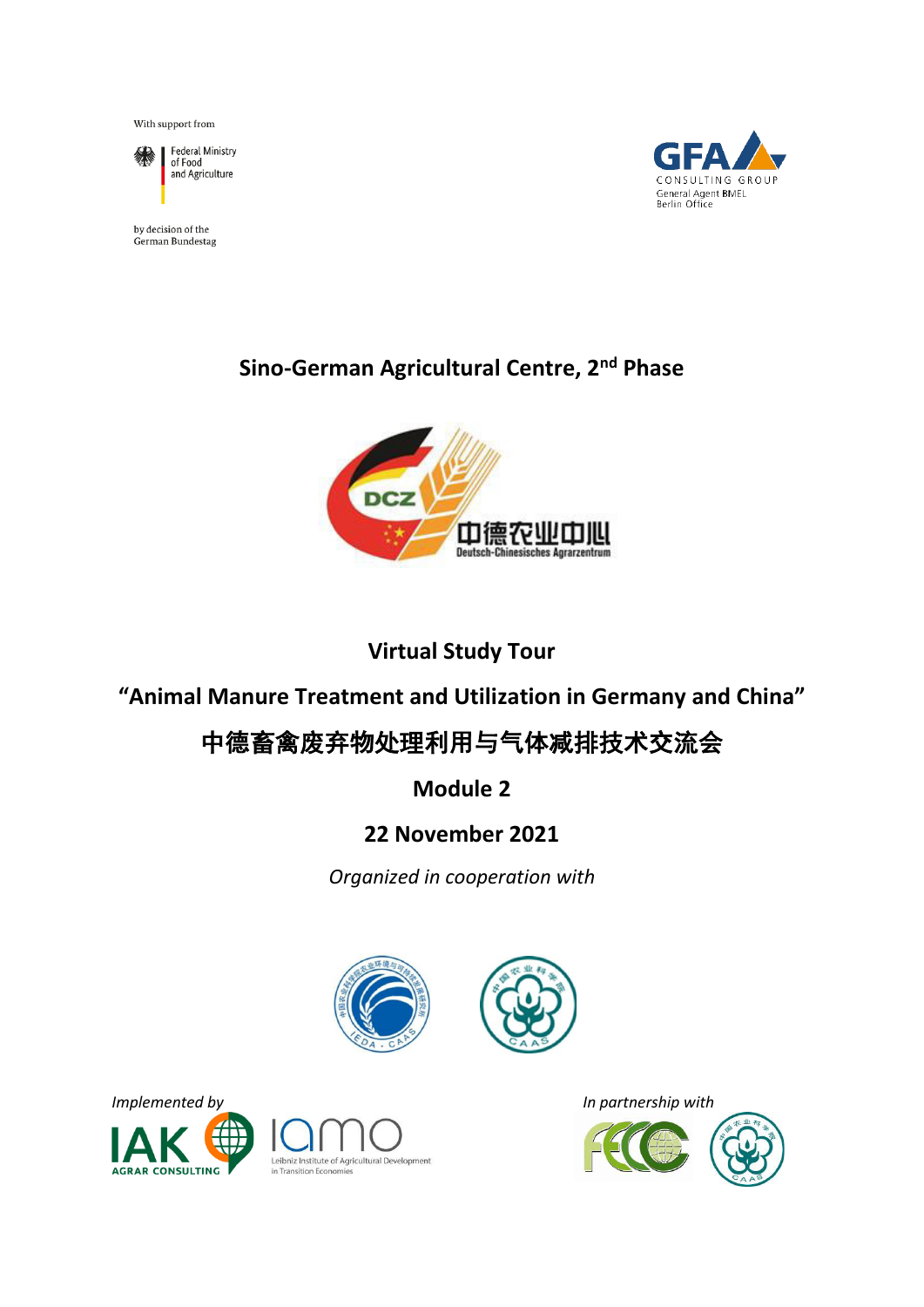*Study tour "Animal Manure Treatment and Utilization in Germany"*



## Organized by: IAK Agrar Consulting GmbH  $\parallel$ **AK**  $\downarrow$  and IEDA, CAAS





#### **Contact details organization:**

 $\overline{a}$ 

**Dr. Eva Sternfeld**, Advisor Science Dialogue and S&T Platform, DCZ e.sternfeld@iakleipzig.de Phone: + 86 13693155594 (in China)

**Dr. Aihemaitijiang Rouzi**, Advisor Agricultural Sustainability, DCZ

a.rouzi@iakleipzig.de

Phone: +86 15719983835 (in China)

**Lea Siebert**, Junior Expert in Agricultural Policy & Sciences, DCZ l.siebert@iakleipzig.de

Phone: + 86 13717630895 (in China)

#### **Yin Fubin** 尹福斌, CAAS

yinfubin@caas.cn Phone: +86 18813055513 (in China)

#### Data Protection Regulation

- Please note that the conference will be held **only online**.
- Participation in the conference is **free of charge**.
- The conference program may be subject to changes.
- Pictures and/or video- and audio recordings may be made during the event. By registering or attending this conference, you agree that this material is published for documentation of the conference and to positively promote the Sino-German Agricultural Centre (DCZ) in the future via media DCZ finds appropriate for this cause.
- Any materials prepared by the speakers will **not expose the DCZ to liability for breach of confidence for infringement of copyright** or similar liability.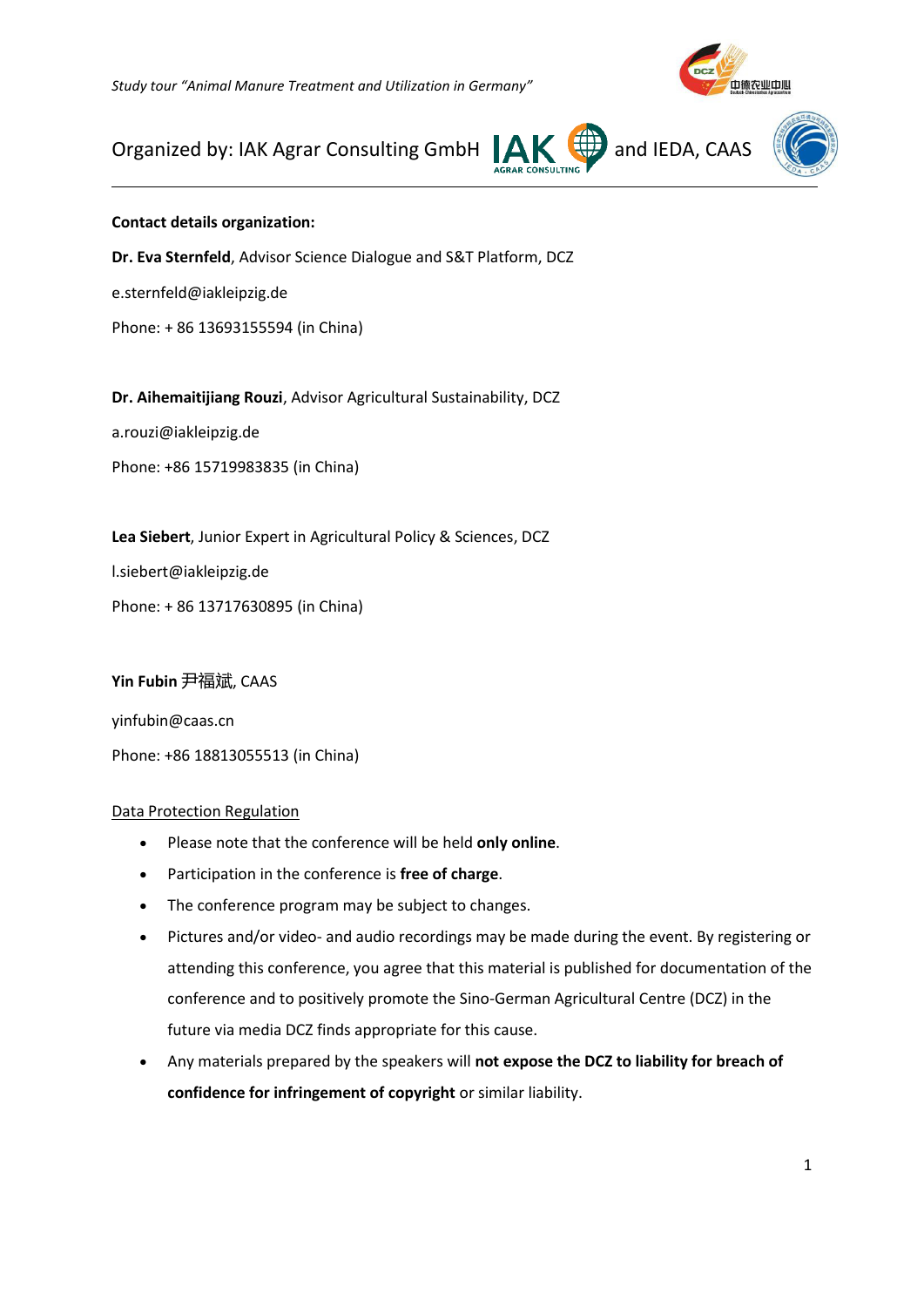### **Module 1: New research in manure and digestate treatment**

### <https://zoom.us/j/81492547801?pwd=M3hPYm5MSzloQWFkS25VWDU2WEI3UT09> Meeting ID**:**814 9254 7801; Password**:**2021

#### **22.11.2021: 15:00-22:00 (Beijing time), 8:00-15:00 (German time)**

| <b>Time</b>                          | <b>Topic</b>                                                                                                      | <b>Speaker</b>                                                                                                       |
|--------------------------------------|-------------------------------------------------------------------------------------------------------------------|----------------------------------------------------------------------------------------------------------------------|
| $15:00 - 15:10$<br>$(8:00 - 8:20)$   | Opening Welcome, Introduction to<br><b>IEDA</b>                                                                   | <b>IEDA - CAAS</b>                                                                                                   |
| $15:10 - 15:20$<br>$(8:10 - 8:20)$   | Introduction<br>S&T<br>platform<br>Sino-<br>German Agricultural Center (DCZ)                                      | Dr. Eva Sternfeld (DCZ)                                                                                              |
| $15:20 - 16:00$<br>$(8:20 - 9:00)$   | Integrated Crop-livestock production<br>achieve<br>system<br>promote<br>carbon<br>neutrality                      | Academician Dr.<br>Yulong<br>Yin<br>of<br>(Institute)<br>Subtropical<br>Agriculture, Chinese Academy of<br>Sciences) |
| $16:00 - 16:30$<br>$(9:00 - 9:30)$   | A new process for continuous drying of<br>digestate - challenges and first results<br>from semi-technical scale   | Dr. Jochen Mellmann, Leibniz<br>Institute Agricultural Engineering<br>and Bioeconomy (ATB)                           |
| $16:30 - 17:00$<br>$(9:30 - 10:00)$  | Greenhouse gas emissions from broiler<br>manure treatment options are lowest<br>in well-managed biogas production | Dr. Ulrich Kreidenweis, Leibniz<br>Institute Agricultural Engineering<br>and Bioeconomy (ATB)                        |
| $17:00 - 17:30$<br>$(10:00 - 10:30)$ | On-site research in the husbandry-<br>intensive region Germany-Netherlands                                        | Sascha Hermus (3N Competence<br>Centre for Renewable Resources<br>and Bioeconomy)                                    |
| $17:30 - 18:00$<br>$(10:30 - 11:00)$ | Nutrient recycling and management in<br>crop and livestock productions systems<br>in China                        | Prof. Ma<br>Lin<br>(Institute of<br>Genetics<br>Developmental<br>and<br>Biology, Chinese Academy of<br>Sciences)     |
| $18:00 - 19:00$<br>$(11:00 - 12:00)$ | <b>Dinner Break</b>                                                                                               |                                                                                                                      |
| $19:00 - 19:30$<br>$(12:00 - 12:30)$ | Vacuum degassing for ammonium<br>removal of fermentation residues                                                 | Koslowski<br>Dr.-Ing.<br>Johannes<br>(Berlin Centre of Competence for<br>Water)                                      |
| $19:30 - 20:00$<br>$(12:30 - 13:00)$ | Technological future strategies for the<br>utilization of liquid fertilizers                                      | Döhler<br>(Döhler<br>Helmut<br>Agriculture)                                                                          |
| $20:00 - 20:30$<br>$(13:00 - 13:30)$ | options<br>struvite<br>Chances<br>and<br>by<br>treatment of manure and digestate                                  | Prof. Dr. Walter Stinner (German<br><b>Biomass Research Centre DBFZ)</b>                                             |
| $12:30 - 21:00$<br>$(13:30 - 14:00)$ | Struvite recovery from anaerobic<br>digestate - theoretical aspects and<br>resulting challenges for agriculture   | Johanna<br>Wiechen<br>(German<br><b>Biomass Research Centre DBFZ)</b>                                                |
| $21:00 - 21:30$<br>$(14:00 - 14:30)$ | Struvite recovery in practice - from a<br>precipitate to a fertilizer                                             | Joachim<br>Clemens<br>(SF<br>Dr.<br>Soepenberg Gmbh)                                                                 |
| $21:30 - 22:00$<br>$(14:30 - 15:00)$ | Wrap up/ Closure of the seminar                                                                                   |                                                                                                                      |